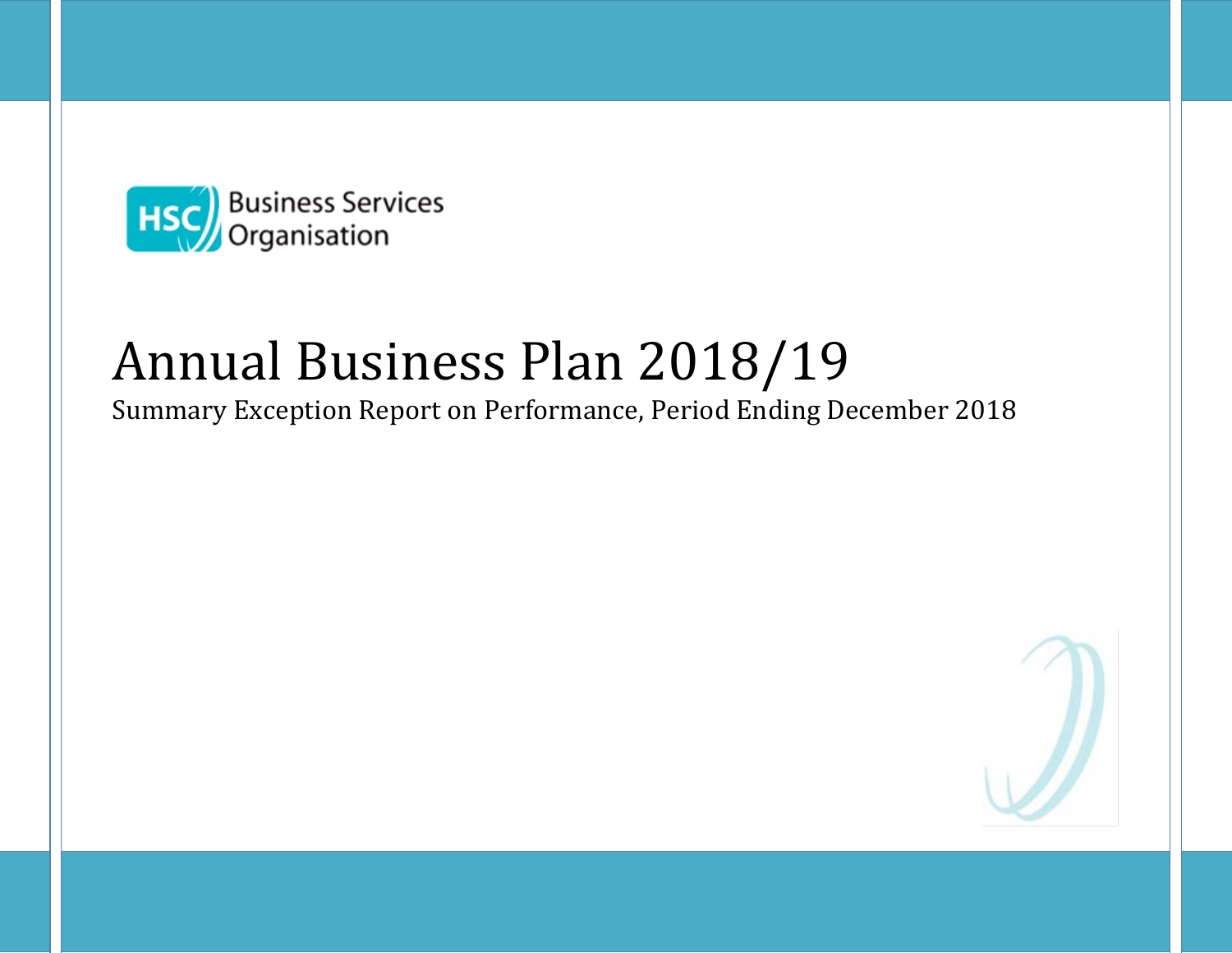### **Introduction**

The purpose of this report is to provide a summary of progress to date to the BSO Board and DHSSPS Sponsor Branch on how well the organisation is delivering the key actions identified within the annual Business Plan 2018/19. These actions are linked to the organisation's Corporate Objectives for 2018-21 and include Departmental Priorities and Targets.

#### **Traffic Light System Rating**

The Traffic Light System is a summary of progress to date and an indication of the level of confidence that actions identified in the Business Plan will be delivered by the completion date. A brief commentary will be included against all those actions where the rating is Red or Amber: this should make clear the remedial action being taken to ensure achievement by year end and reasons for extension of timeline or any cancellation of action.



| <b>Traffic Light BRAG Rating Description Key</b> |                                                                    |  |  |
|--------------------------------------------------|--------------------------------------------------------------------|--|--|
| <b>RED</b>                                       | Action forecast to be or has been delivered significantly (i.e. in |  |  |
|                                                  | excess of one quarter) outside completion date                     |  |  |
|                                                  | or:                                                                |  |  |
|                                                  | significantly outside agreed tolerance level (e.g. on Corporate    |  |  |
|                                                  | Scorecard).                                                        |  |  |
| <b>AMBER</b>                                     | Action forecast to be or has been delivered outside (but no more   |  |  |
|                                                  | than one quarter) of completion date                               |  |  |
|                                                  | or:                                                                |  |  |
|                                                  | outside agreed tolerance level (e.g. on Corporate Scorecard).      |  |  |
| <b>GREEN</b>                                     | Action forecast to be delivered by the completion date             |  |  |
|                                                  | or:                                                                |  |  |
|                                                  | within agreed tolerance level (e.g. on Corporate Scorecard).       |  |  |
|                                                  |                                                                    |  |  |
| <b>BLUE</b>                                      | <b>Action complete.</b>                                            |  |  |
|                                                  |                                                                    |  |  |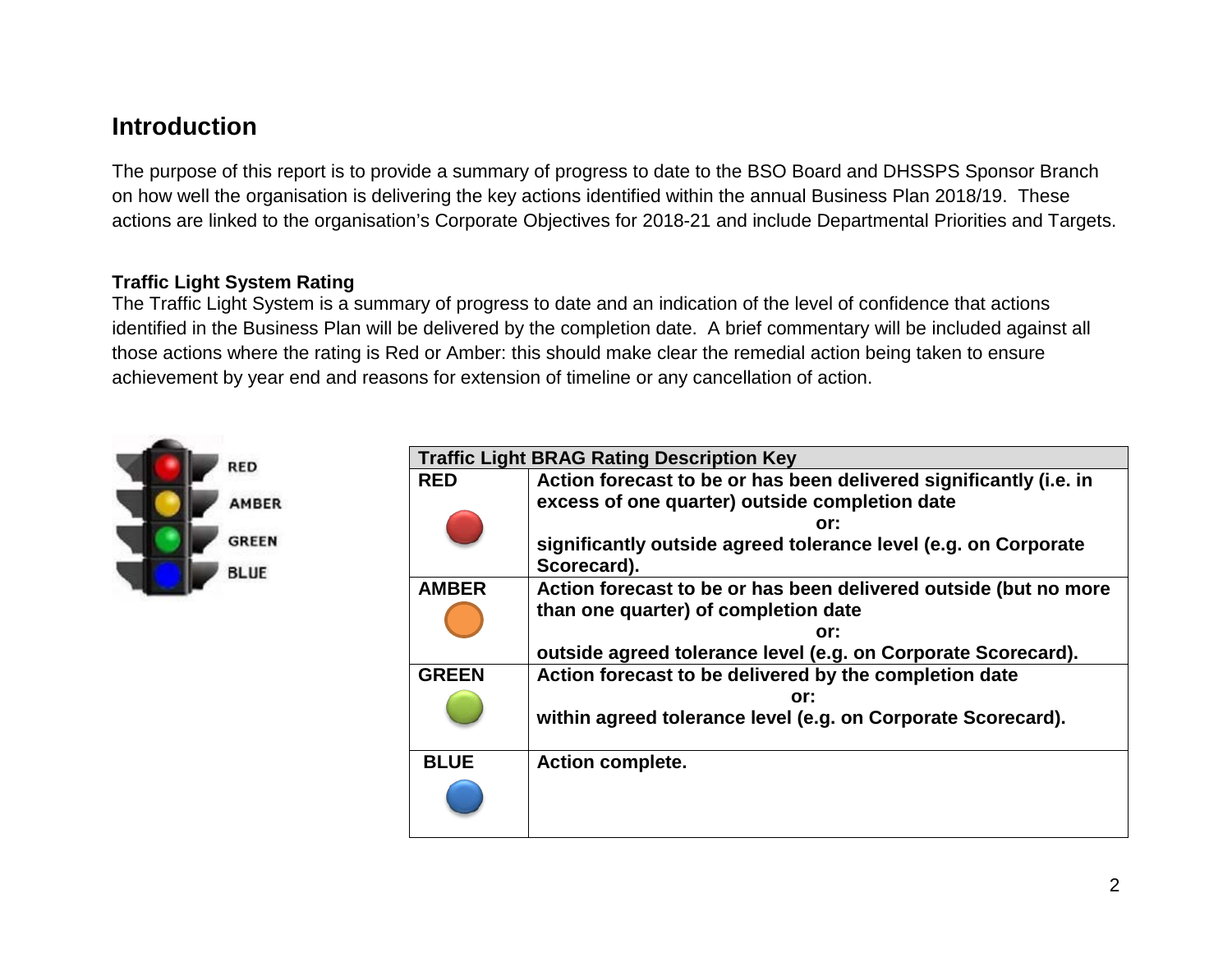#### **Summary of Traffic Light Rating System (Period Ending 31 December 2018)**

The table below shows a summary of the Traffic Light rating system assigned to 53 Actions within the Business Plan for the period ending 31 December 2018.

| <b>Traffic Light</b> | <b>Period Ending</b><br><b>June 2018</b> | <b>Period Ending</b><br><b>Sept 2018</b> | <b>Period Ending</b><br><b>Dec 2018</b> | <b>Period Ending</b><br><b>March 2019</b> |
|----------------------|------------------------------------------|------------------------------------------|-----------------------------------------|-------------------------------------------|
| <b>RED</b>           | $\overline{\phantom{a}}$                 | $\overline{\phantom{0}}$                 | $1(2\%)$                                |                                           |
| <b>AMBER</b>         | 7(15%)                                   | 5(9%)                                    | 7(13%)                                  |                                           |
| <b>GREEN</b>         | 38 (79%)                                 | 36 (68%)                                 | 30(57%)                                 |                                           |
| <b>BLUE</b>          | 3(6%)                                    | 12 (23%)                                 | 15 (28%)                                |                                           |

At the end of the 3<sup>rd</sup> quarter of 2018/19, 85% of the actions within the Business Plan were reported as Blue/Green.

#### **Frequency of Reporting**

The report will be produced on a quarterly basis for consideration by the Board and the DoH.

#### **Exception Reporting**

Exception Reporting for those actions rated Red and Amber will occur as noted above. It should be succinct and structured in terms of providing a reasons for the exception and identifying actions to address the situation and highlighting any emerging organisational risk as a consequence of the exception. The Board may wish to receive a Summary Exception Report only.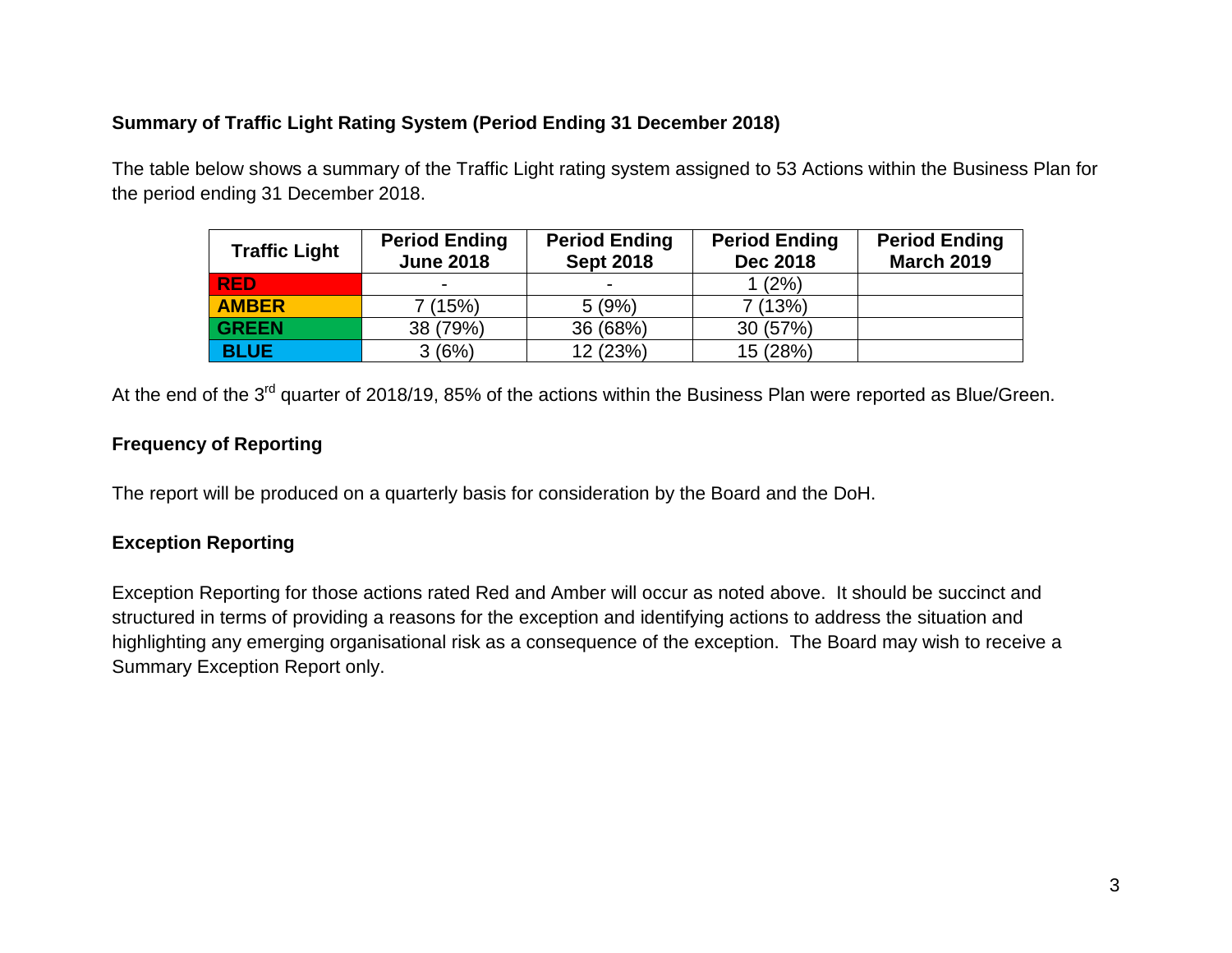## **BSO Strategic Objective 1: Deliver High Quality, Valued Services to Our Customers**

| <b>Key Priorities/Targets</b>                                                                                                                                     | <b>Key Actions</b>                                                                                                                                                | <b>BRAG</b><br><b>Status</b> | <b>Comment</b>                                                                                                                                                                               |
|-------------------------------------------------------------------------------------------------------------------------------------------------------------------|-------------------------------------------------------------------------------------------------------------------------------------------------------------------|------------------------------|----------------------------------------------------------------------------------------------------------------------------------------------------------------------------------------------|
| 3. Implement New<br>Framework Agreement on IT<br>(Technology Partnership<br>Agreement).<br><i>carried over from BSO</i><br>Business Plans 2016-17 and<br>2017-18] | Award contract by December 2018<br><b>Responsibility: Directors of Operations and</b><br><b>Customer Care &amp; Performance and Chief</b><br><b>Legal Adviser</b> | 9                            | The outcome of the ITT<br>assessments are known<br>These will only be released<br>following a quality check when<br>the "Moderation Report" and<br>"Award Letters" are finalised by<br>PaLS. |
|                                                                                                                                                                   |                                                                                                                                                                   |                              | Contract will be awarded in<br>February 2019.                                                                                                                                                |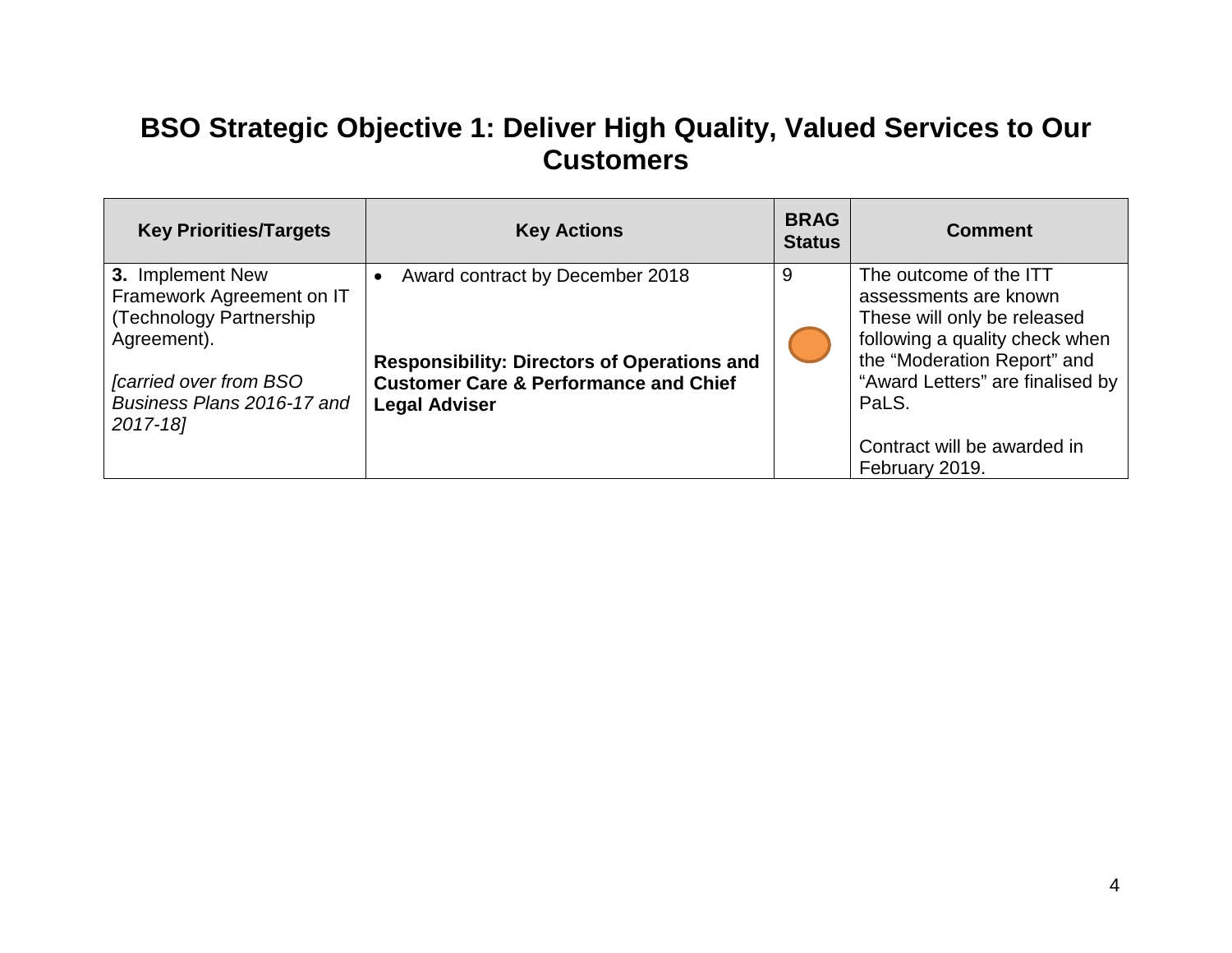## **BSO Strategic Objective 2: Develop Our Services in Partnership with Our Customers**

| <b>Key Priorities / Targets</b>                                                                                                                                                                                                                                                                                           | <b>Key Actions</b>                                                                                                                                                                                                                                                                                                            | <b>BRAG</b><br><b>Status</b> | <b>Comment</b>                                                                                                                                                                                                                                                         |
|---------------------------------------------------------------------------------------------------------------------------------------------------------------------------------------------------------------------------------------------------------------------------------------------------------------------------|-------------------------------------------------------------------------------------------------------------------------------------------------------------------------------------------------------------------------------------------------------------------------------------------------------------------------------|------------------------------|------------------------------------------------------------------------------------------------------------------------------------------------------------------------------------------------------------------------------------------------------------------------|
| 5. Continue to expand<br><b>Shared Services.</b><br><b>Carried over from BSO</b><br>Business Plans 2016-17 and<br>2017-18]                                                                                                                                                                                                | Implement plans for new Interpreting<br>$\bullet$<br>Service provision to Deaf and Hard of<br>Hearing Community in line with HSCB<br>policies and direction by September<br>2018 (Responsibility: Chief Executive<br>- Head of Shared Services to co-<br>ordinate);<br><b>Carried over from BSO Business Plan</b><br>2017-18] | 11                           | Delays due to HSCB. HSCB<br>has appointed a project<br>manager to progress<br>implementation for September<br>2019.                                                                                                                                                    |
| <b>6. Ensure Shared Service</b><br>Logistics model, systems<br>and structures identified in<br>the Outline Business Case<br>are established and<br>embedded in accordance<br>with Ministerial approval and<br>implementation plans.<br><b>IHSC Strategic Procurement</b><br>Action Plan issued by<br>DHSSPS - Action 24]. | Complete drafting of costs proposals to<br>engage remaining Trusts in<br>implementation of integrated supply<br>chain model by March 2019.<br>[carried over from BSO Business Plan 2017-18]<br><b>Responsibility: Director of Operations</b>                                                                                  | 14                           | SHSCT- despite repeated<br>engagement SHSCT has<br>delayed making a decision and<br>changed parameters. The<br>responsibility for decision-<br>making currently rests with<br>SHSCT.<br>PaLS have continued<br>engagement with NHSCT.<br>BHSCT- awaiting go live date. |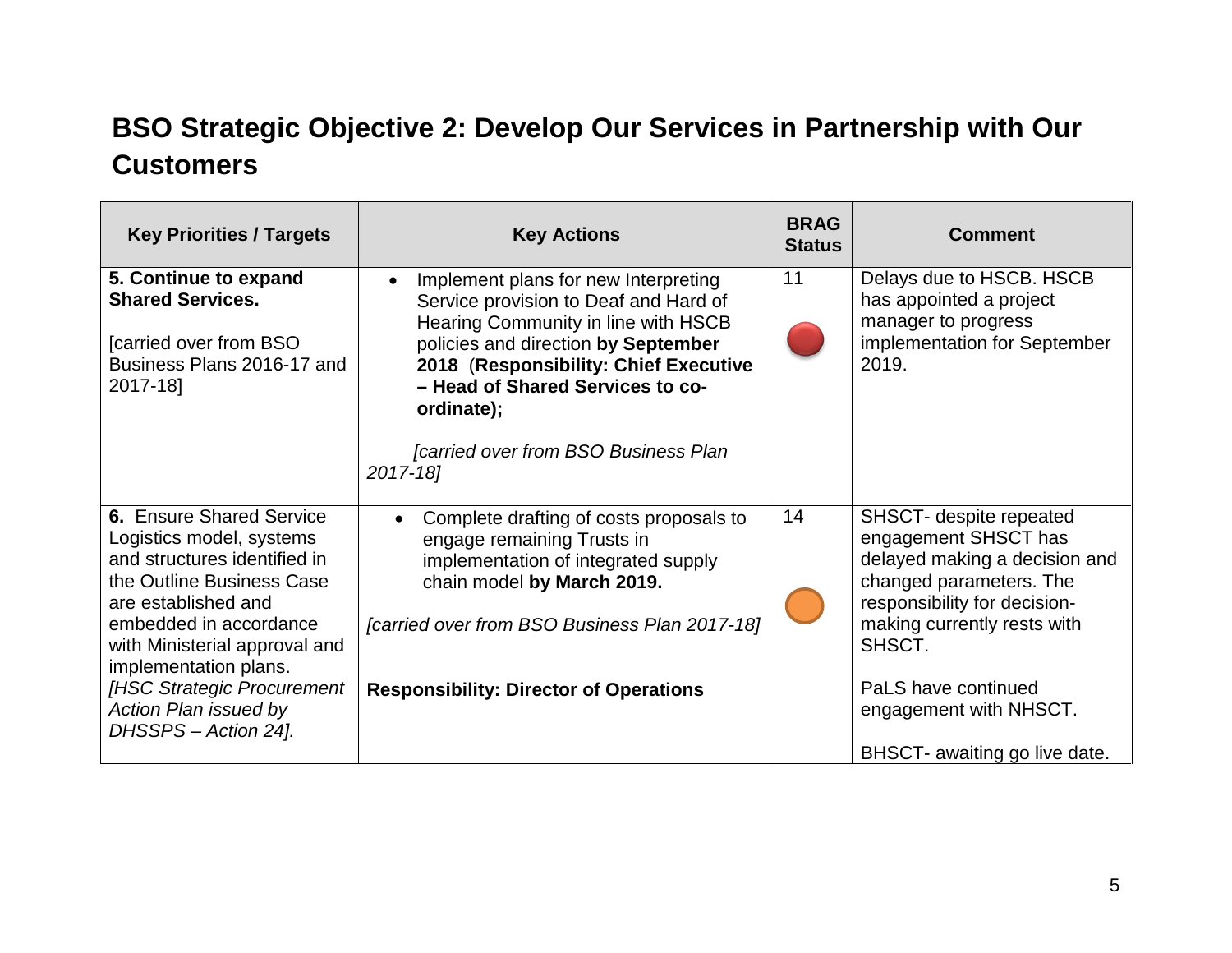| 8. Implement new services<br>to NI Fire and Rescue<br>Service (NIFRS).                                        | Continue to scope potential for provision<br>of Legal Services to NIFRS by December<br>2018.                                                                                                                                       | 16 | There is no change in the<br>position; NIFRS was to provide<br>additional information about the<br>use of service in relevant areas                                                                                                                                                                                                                                                                                                                                                |
|---------------------------------------------------------------------------------------------------------------|------------------------------------------------------------------------------------------------------------------------------------------------------------------------------------------------------------------------------------|----|------------------------------------------------------------------------------------------------------------------------------------------------------------------------------------------------------------------------------------------------------------------------------------------------------------------------------------------------------------------------------------------------------------------------------------------------------------------------------------|
| [carried over from BSO<br>Business Plans 2016-17 and<br>2017-18]                                              |                                                                                                                                                                                                                                    |    | of law. Alphy Maginness and<br><b>Rita Marsden met with NIFRS</b><br>on 20th September 2018 for<br>further discussion. This<br>meeting was useful and the<br>sharing of information to<br>provide further insight on likely<br>use of the DLS service was<br>discussed and agreed.<br>NIFRS has yet to decide about<br>the provision of a service from<br>DLS. It was explained that<br>BSO would require a 6 month<br>lead in period if it was decided<br>to take up the service. |
| 10. Plan for new HSC<br><b>Regional Clinical Systems.</b><br>[carried over from BSO<br>Business Plan 2017-18] | Support the Senior Responsible Officer (SRO)<br>to complete an Outline Business Case (OBC)<br>for replacement of:<br>the regional Pathology system by December<br>2018 (with the aim of completed procurement by<br>December 2019) | 19 | Detailed work has commenced<br>to map technical information<br>across HSCNI Pathology. This<br>has been a significant<br>undertaking and the extensive<br>regional working between<br>Trusts, NIBTS and BSO.<br>Delays in OBC submission<br>while additional option<br>analysed. Work is ongoing to<br>address queries from DOH in                                                                                                                                                 |
|                                                                                                               |                                                                                                                                                                                                                                    |    | respect of Encompass option.                                                                                                                                                                                                                                                                                                                                                                                                                                                       |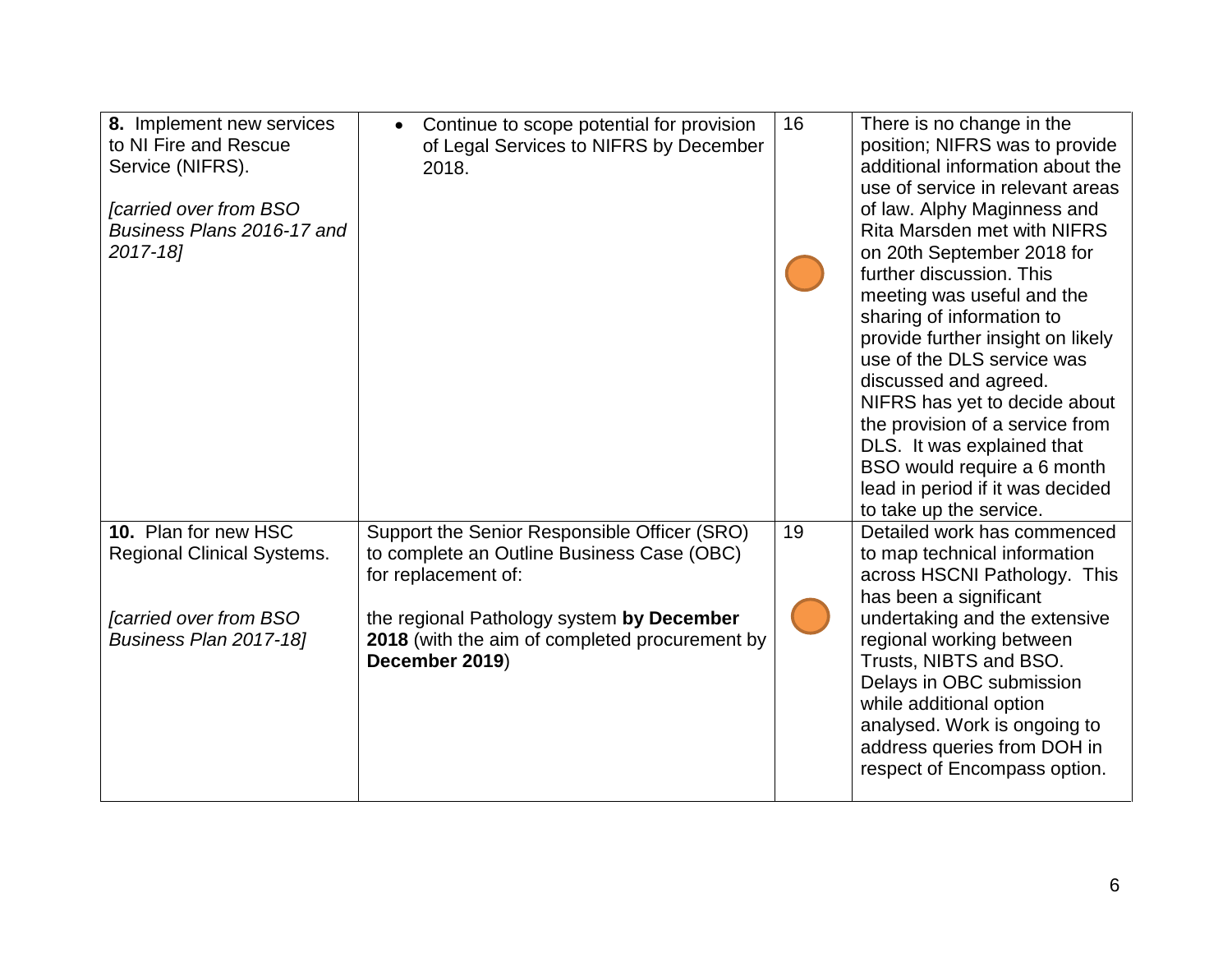## **BSO Strategic Objective 3: Demonstrate Continuous Improvement in Pursuit of Excellence**

| <b>19.</b> Commission a study of key<br><b>HSC Leadership Centre</b><br>programmes to demonstrate the<br>link between leadership<br>development and better<br>outcomes for patients, clients<br>and service users. | Academically validated study produced<br>and formation of increased leadership<br>development alliances by March 2019<br><b>Responsibility: Chief Executive (Head of</b><br><b>HSC Leadership Centre to co-ordinate)</b> | 38 | <b>HSCLC</b> have opened<br>discussions with UU on<br>carrying out a study on the<br>links between leadership<br>development and increased<br>organisational effectiveness.<br>A literature review is currently<br>underway.                                                                                                                                                                                                                                                                                                         |
|--------------------------------------------------------------------------------------------------------------------------------------------------------------------------------------------------------------------|--------------------------------------------------------------------------------------------------------------------------------------------------------------------------------------------------------------------------|----|--------------------------------------------------------------------------------------------------------------------------------------------------------------------------------------------------------------------------------------------------------------------------------------------------------------------------------------------------------------------------------------------------------------------------------------------------------------------------------------------------------------------------------------|
| 23. Continue to work towards<br>continuous improvement of<br>cyber-security arrangements and<br>expanding out-of-hours support<br>arrangements for ITS.                                                            | <b>Recruitment of Cyber Security</b><br>Programme and Project Management<br>staff by September 2018;<br><b>Responsibility: Director of Customer</b><br><b>Care &amp; Performance</b>                                     | 45 | Cyber Programme Manager<br>recruited and in post from 1 <sup>st</sup><br>August 2018.<br>Recruitment of the remaining<br>team is taking longer than<br>expected, external resource<br>has been identified in the<br>short term. Recruitment to<br>commence in January 2019.<br>The remaining team<br>(Programme Cyber team, 2 x<br>8A post, 1 x 7 post, 1 x 4<br>post) are currently out with<br>recruitment with the<br>expectations for staff in post<br>March/April 2019.<br><b>OOH Support Programme</b><br>Manager now in post. |